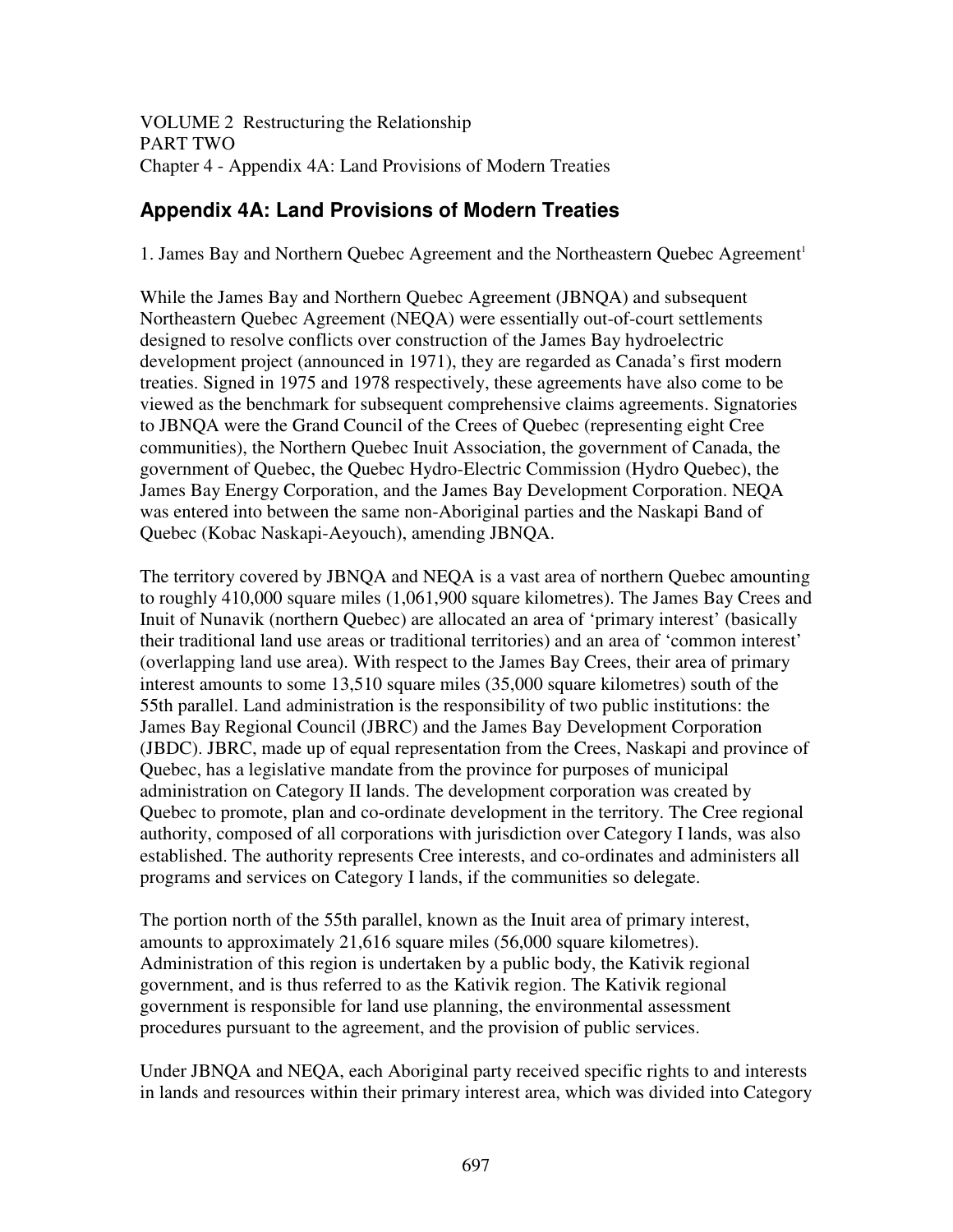I (divided into IA and IB lands in the Cree region), II and III lands. Category I lands are for the exclusive use and benefit of the Aboriginal signatories. Each James Bay Cree community received approximately 2,158 square miles (approximately 5,589 square kilometres) of lands surrounding or adjacent to the community. Each Inuit community received title to an area of 3,130 square miles (approximately 8,106 square kilometres) allocated in a similar fashion. Although Quebec retained mineral rights, the Aboriginal beneficiaries were granted exclusive use of forest resources and harvesting.

Within the Cree region, title to Category IA lands is held by the Crown for Quebec. But in all other respects such lands are subject to the jurisdiction of the federal government, which is constitutionally responsible for their administration. Category IA lands are subject to the regime established under the *Cree-Naskapi (of Quebec) Act*. Category IB lands are fully transferred to the Aboriginal community landholding corporation and are not subject to federal authority. The *Cree Villages and the Naskapi Village Act* makes Category IB land into village municipalities and established the Aboriginal municipal corporations whose make-up is identical to the landholding community corporations referred to above. Within the Inuit or Kativik region, Category I lands are not subdivided into IA or IB. The *Act respecting Northern Villages and the Kativik Regional Government* provides for local and regional organizational structures. Northern municipalities are established in Category I lands. Each municipal council is also responsible for administration of Category II lands.

With respect to the James Bay Crees, Category II lands comprise 25,130 square miles (approximately 65,086 square kilometres) south of the 55th parallel of latitude. Of this amount, Inuit have rights to 231 square miles (some 598.29 square kilometres). Category II lands for Inuit communities amount to 35,000 square miles (approximately 90,650 square kilometres) north of the 55th parallel and include a small allocation for the Whapmagoostui Crees. Within the Inuit allocation, 1,600 square miles (approximately 4,144 square kilometres) was later provided for the Naskapi band pursuant to NEQA. The Aboriginal parties have exclusive hunting, fishing and trapping rights, but Category II lands are also accessible by others for development purposes. In the event that development takes precedence over Aboriginal harvesting, the lands are to be replaced. Quebec retained title to and jurisdiction over these lands, although the Aboriginal communities share in land and resource management for hunting, fishing and trapping; tourism development; and forestry.

Category III lands, which make up the balance of land within the territory, are a unique type of provincial public lands. Both Aboriginal and non-Aboriginal people may hunt and fish on these lands, although the Aboriginal beneficiaries have exclusive rights to certain species (except migratory birds and marine animals). The Aboriginal parties also participate in land administration and development. The province, the James Bay Energy Corporation, Hydro Quebec, and the James Bay Development Corporation have specific rights to develop resources on Category III lands. However, depending on the jurisdictional nature of the project, either the federal or the provincial government must undertake an environmental impact assessment. (The exact meaning of this last provision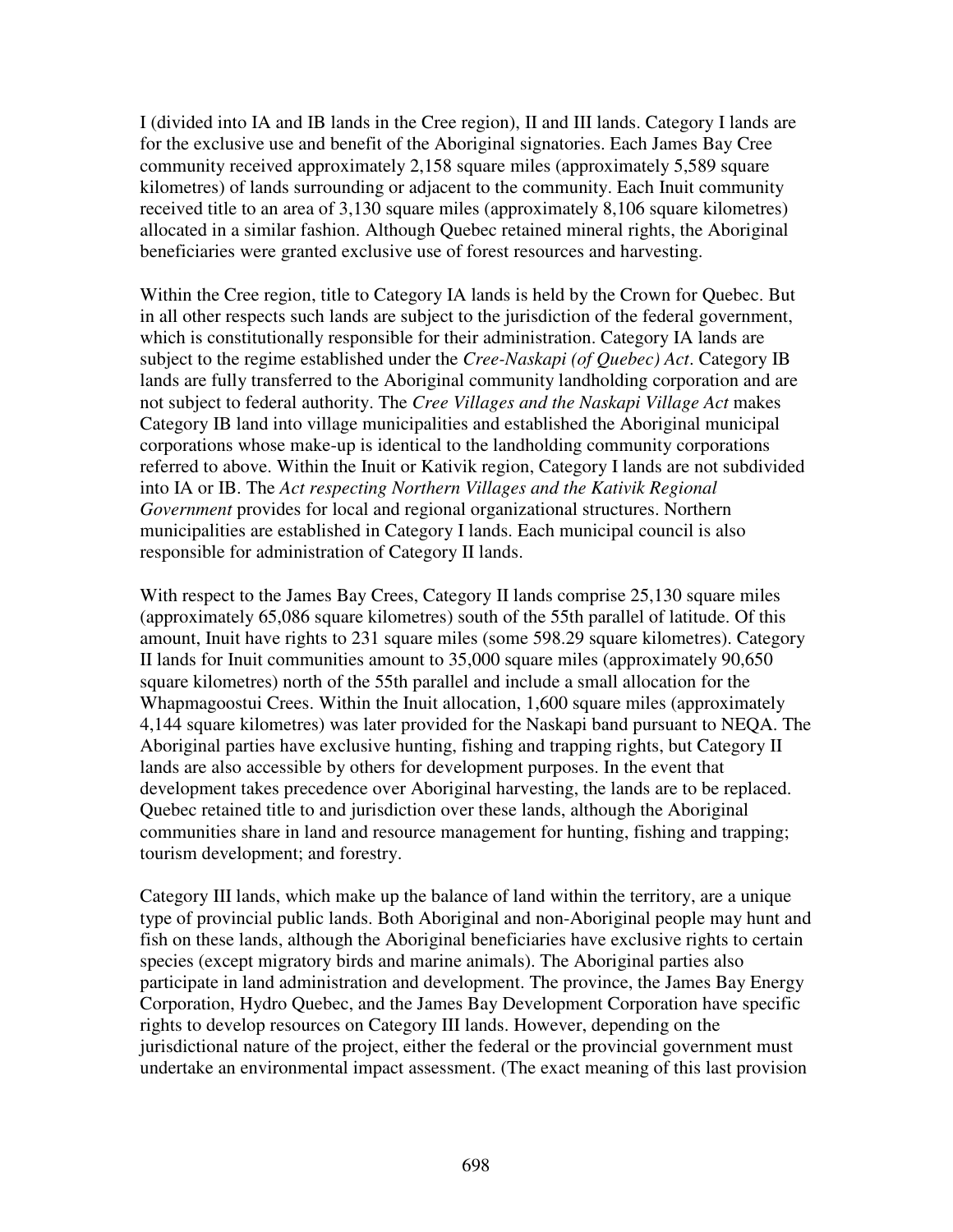has been, and continues to be, extremely contentious given Quebec's hydro development plans.)

With respect to Category I lands, title is owned collectively by the appropriate Aboriginal government authority. The Cree and Naskapi governments exercise full authority with respect to local government, and the administration and management of lands, pursuant to the *James Bay and Northern Quebec Native Claims Settlement Act* and the *Cree-Naskapi (of Quebec) Act*. Local and regional administrative structures governing James Bay are parallel to municipalities in southern Quebec in terms of powers and authority. The powers of local government with respect to Category

I lands include land and resource use and zoning; preparing land use plans; setting rules governing the use of lands and resources; regulating the construction and use of buildings; environmental protection; and hunting, fishing and trapping. However, with respect to the latter, wildlife harvesting by-laws must be submitted to the co-ordinating committee established pursuant to JBNQA, and the responsible minister can disallow them. (See the JBNQA wildlife regime, set out in Appendix 4B, for details.) No Category I lands can be sold or otherwise ceded except to the province.

The Aboriginal parties to the agreements also obtained the right of first refusal for outfitting within Category III lands for a period of 30 years from the execution of the agreements. However, the Aboriginal parties were not able to exercise this right in at least three non-Aboriginal applications out of every 10. The hunting, fishing and trapping co-ordinating committee established following the agreement is charged with overseeing this provision. (For details of the committee, see Appendix 4B.) In addition to compensation paid by Canada and Quebec, the beneficiaries were also entitled to a 25 per cent royalty share in provincial duties flowing from other forms of development, for example, mining and forestry, although this was later converted to a cash payment.

In addition to the types of access noted above, access is granted to Aboriginal lands and waters for public purposes. Government agents are authorized to enter Category I lands for the purpose of delivering public programs or services, and constructing or operating a public work or utility.

### 2. Inuvialuit Final Agreement

The 1984 comprehensive claims agreement between the Committee for Original Peoples' Entitlement (representing Inuvialuit of the western Arctic) and Canada transferred title to about 91,000 square kilometres to Inuvialuit. Of that amount, referred to as the Inuvialuit settlement region (ISR), Inuvialuit hold full surface and subsurface rights to approximately 12,800 square kilometres (Category A) and the surface rights to sand and gravel over another 78,200 square kilometres (Category B). Category A lands were distributed in blocks of approximately 1,700 square kilometres more or less near each of the six communities within the ISR. Fee simple absolute title includes the beds of all lakes, rivers and other water bodies found in Inuvialuit lands, although the Crown retains ownership of all waters in the ISR. Finally, a single block of approximately 2,000 square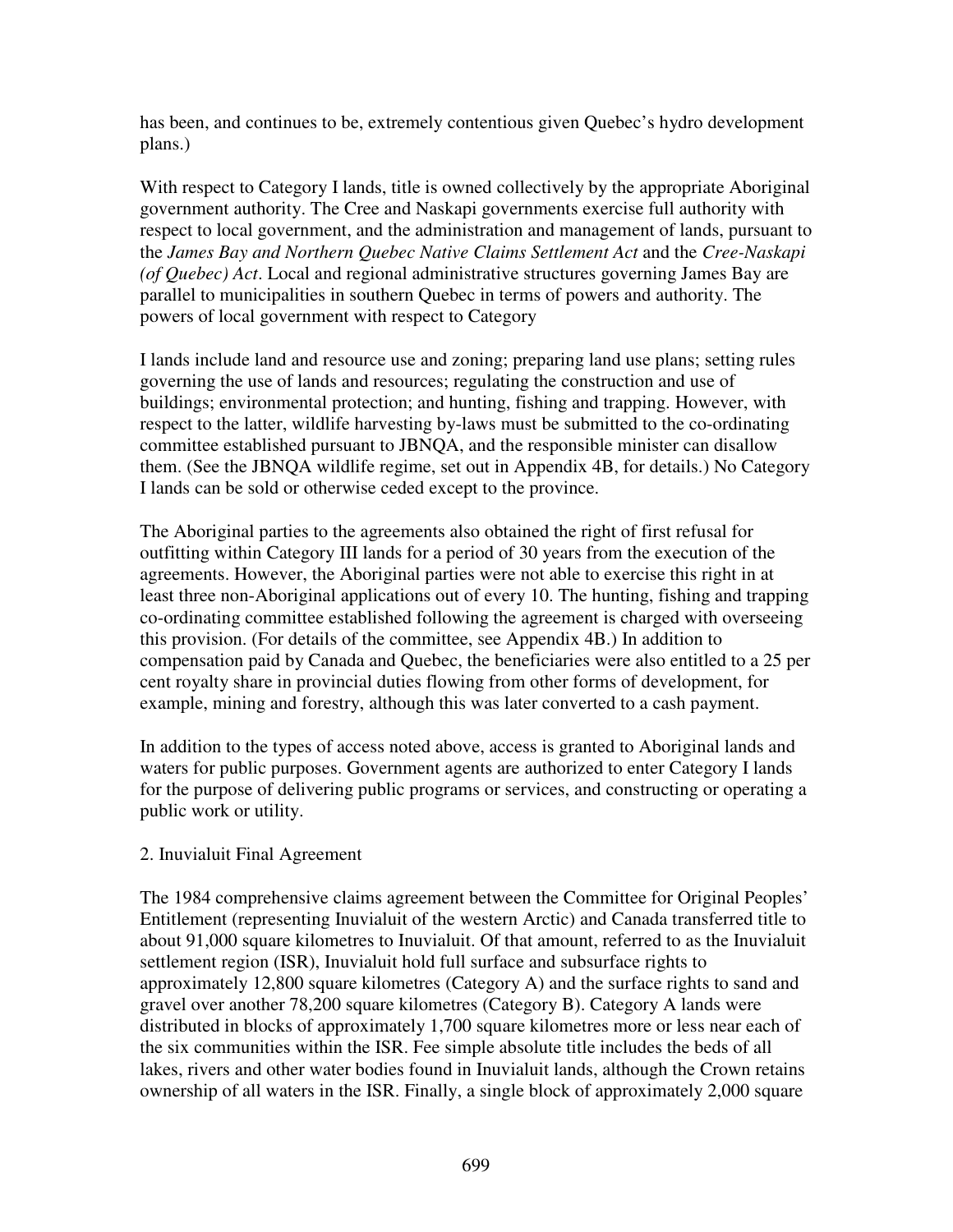kilometres of fee simple absolute title in Cape Bathurst was conveyed. Title is collectively owned and managed through the Inuvialuit Land Corporation, a division of the Inuvialuit Regional Corporation.

The agreement also creates a special conservation regime governing the area between Alaska, the Yukon, and the Northwest Territories (known as the "Yukon North Slope"), including a new national park covering the western portion, as well as the creation of a territorial park (Herschel Island Park). Inuvialuit enjoy harvesting rights within both areas and participate in management activities. The balance of Inuvialuit harvesting and management rights with respect to lands and resources throughout ISR are set out in Appendix 4B.

Public right of access is subject to conditions that protect the area from damage, mischief and interference. The public has access to Inuvialuit lands without prior notice in case of emergency or to reach adjacent lands. The public may also enter Inuvialuit lands for recreation purposes if they receive the consent of Inuvialuit. Specifically, Inuvialuit agreed to allow the public to fish commercially or for sport on lands that do not surround the six communities, provided that individuals are registered with the appropriate authority (hunters and trappers committee or government agency). Government agents can enter Inuvialuit lands and use natural resources incidental to such access when delivering and managing programs and projects. Similarly, the government retained the right to manage fisheries on Category B lands. Further, the department of national defence has access for military exercises but must first negotiate an arrangement, including compensation.

Private access to Inuvialuit lands was granted so that non-Inuvialuit lands could be reached. As well, those holding resource rights on Inuvialuit lands are entitled to exercise such rights without alteration or interruption until such licences or permits terminate. In return, Canada remits to Inuvialuit any rents, fees or other payments from such thirdparty resource rights. With respect to future development, if such access requires a permanent right of way, developers are required to deal directly with the Inuvialuit administration commission and negotiate participation agreements, including rents for surface use, compensation and other benefits. With respect to sand and gravel on Inuvialuit lands, Inuvialuit agreed to reserve supplies to meet public community needs, direct private needs and, as a third priority, government projects. Removal of such materials requires a licence from or concessions to the Inuvialuit land administration.

Inuvialuit lands can be expropriated only by a federal cabinet order, subject to their receiving suitable alternative lands and cash compensation for loss of use and actual harvesting loss. Any disagreement concerning expropriated lands can be referred to arbitration (set out in the agreement). Similarly, Inuvialuit agreed to enter into negotiations in the event that any level of government requires Inuvialuit lands to meet public needs.

#### 3. Nunavut Final Agreement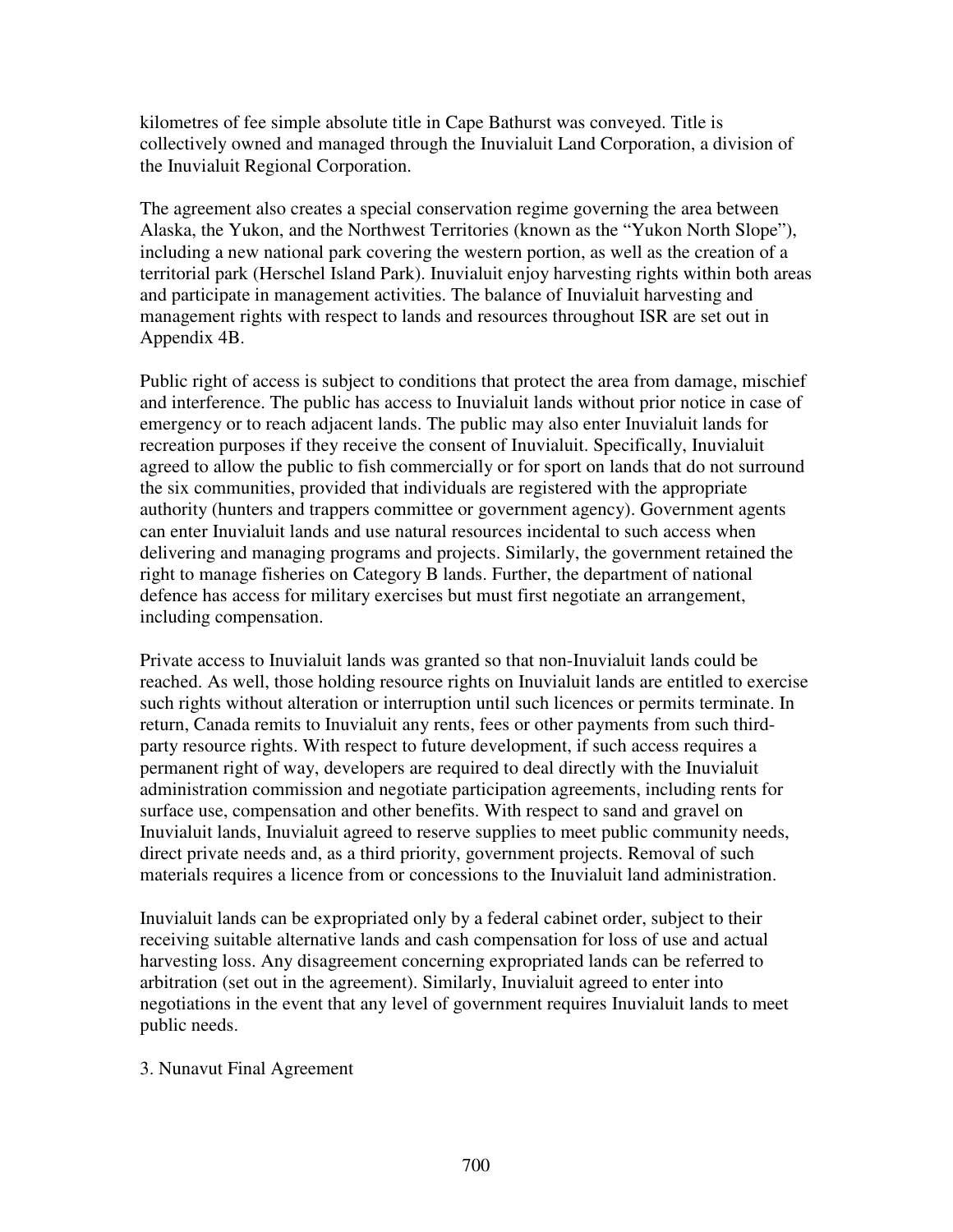The 1993 comprehensive claims agreement between Inuit of the Nunavut settlement area (as represented by the Tungavik Federation of Nunavut) and Canada is the first to create a new territory within Canada (Nunavut), which will be publicly governed with its own legislative assembly separate from the remainder of the Northwest Territories. Article 3 of the agreement sets out the boundaries of the new territory. Area A is a portion of the Arctic islands and the mainland of the eastern Arctic (including adjacent marine areas). Area B includes the Belcher Islands and associated islands, and adjacent marine areas in Hudson Bay. In addition, the area includes separate zones of waters and land-fast ice. Zone I comprises the waters north of the 61st parallel, subject to Canadian jurisdiction, seaward of the territorial sea boundary, and Zone II refers to those waters of James Bay, Hudson Bay and Hudson Strait that are not part of another land claim settlement or government jurisdiction. The outer land-fast ice zone is also defined in the agreement.

Article 19 of the agreement lays out Inuit rights to land within the new public territory (which is also divided into regional land use areas). 'Inuit-owned lands' are intended to provide Inuit with rights that promote economic self-sufficiency consistent with Inuit social and cultural needs and aspirations. Lands will therefore be selected near communities, include significant sites, and incorporate land use activities and patterns. Inuit-owned lands will take one of two forms: fee simple including surface and subsurface rights, and fee simple excluding surface and subsurface rights. Generally, Inuit title includes water except where water forms a boundary or is transboundary. There will be no Inuit lands in marine areas. Title will be owned collectively and vested in a designated Inuit organization (DIO), which is either Tungavik or a designated regional Inuit organization. Inuit title can be transferred only to another DIO, or in the case of land within a municipality, to Canada, the territorial government or a municipal corporation. The agreement also makes provisions for the future granting of certain Inuit lands to government for the purposes of public easements and the north warning system.

Quantum is as follows:

• North Baffin land use region: 86,060 square kilometres, consisting of at least 6,010 square kilometres in fee simple including surface and subsurface rights (first form), and approximately 80,050 square kilometres in fee simple excluding rights to surface and subsurface resources (second form);

• South Baffin Island land use region: 64,745 square kilometres, consisting of at least 4,480 square kilometres in the first form, and approximately 60,265 square kilometres in the second form of title;

• Keewatin Island land use region: 95,540 square kilometres, consisting of at least 12,845 square kilometres in the first form, and approximately 82,695 square kilometres in the second form;

• Kitikmeot East land use region: 36,970 square kilometres, consisting of at least 1,500 square kilometres in the first form, and approximately 35,470 square kilometres in the second form;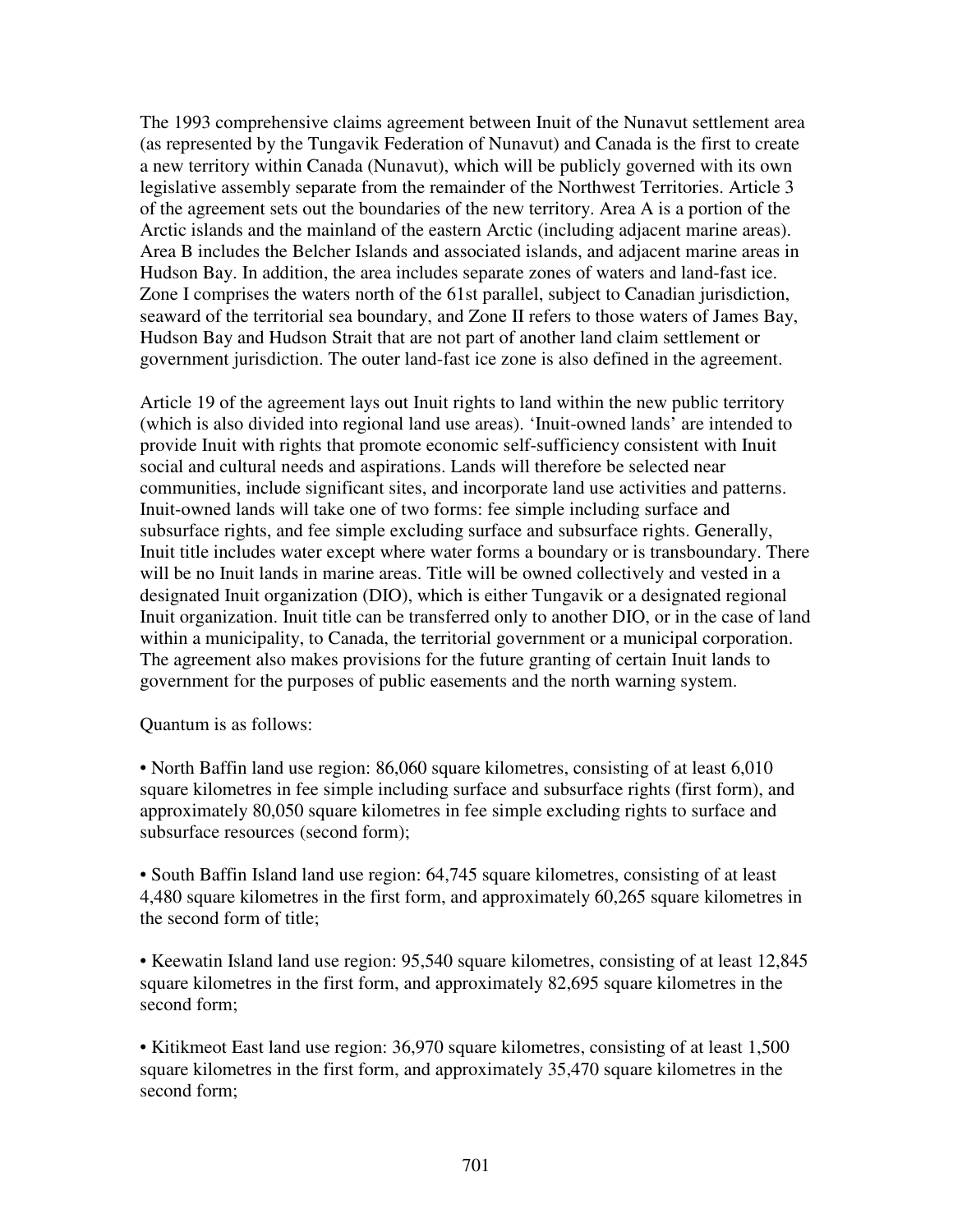• Kitikmeot West land use region: at least 66,390 square kilometres, consisting of at least 9,645 square kilometres in the first form, and approximately 56,745 square kilometres in the second form;

• Sanikiluaq land use region: at least 2,486 square kilometres in the second form.

The agreement also establishes the following parks: Auyuittuq National Park (from a park reserve), Ellesmere Island National Park, a national park on north Baffin, and a national park on Wager Bay (the last is subject to the exchange of Inuit-owned lands). Establishment of territorial parks also will be considered. Inuit will be involved in the planning and management of parks through the negotiation of Inuit impact and benefits agreements (IIBA). (See discussion of Auyuittuq National Park Reserve, Baffin Island, in Appendix 4B, for discussion of IIBA.)

Inuit will have free and unrestricted access to harvest within the entire settlement area, including Category I and II lands, Crown lands, parks and conservation areas. As well, subject to Canada's rights and jurisdiction, Inuit will have the right to continue to use and harvest for domestic consumption in open waters in the outer land-fast ice zone. (See Appendix 4B for details of harvesting rights and management processes.) This right is subject to safety, conservation principles, bilateral agreements and land use activity. The last two conditions are rather expansive, as they refer to lands that are dedicated to military activity, owned in fee simple, granted in fee simple following ratification (if less than one square mile or 2.6 square kilometres) subject to an agreement for sale, or subject to a surface lease. However, renewal of surface leases is subject to Inuit rights. Preexisting commercial rights to minerals on Inuit-owned lands continue following ratification of the agreement.

Designated Inuit organizations will have the right of first refusal throughout Nunavut to the following ventures: new lodges (sports or naturalist); wildlife propagation, cultivation or husbandry enterprises; and marketing wildlife (including parts and products). However, in all cases, if a DIO exercises this right and fails to establish an enterprise without just cause, the right may be declared by government as having lapsed.

Article 21 of the agreement outlines access rights to Inuit-owned lands within the Nunavut settlement area. Generally, non-Inuit may enter, cross or remain on Inuit-owned lands only with the consent of the appropriate DIO. All entry and access is subject to conditions to protect against damage, mischief and significant interference. The public may enter lands for emergency purposes, travel and recreation (including harvesting subject to the laws of general application). Public harvesting rights, however, can be removed where the DIO requires exclusive possession. Government agents can enter Inuit-owned lands to carry out public services, wildlife management and research (subject to the appropriate management board's approval), and the department of national defence can enter Inuit lands only after conclusion of an agreement with the DIO. In addition to the conditions stated earlier, third parties can enter Inuit lands for mineral exploration and/or development only with the consent of the DIO. Such consent may involve compensation.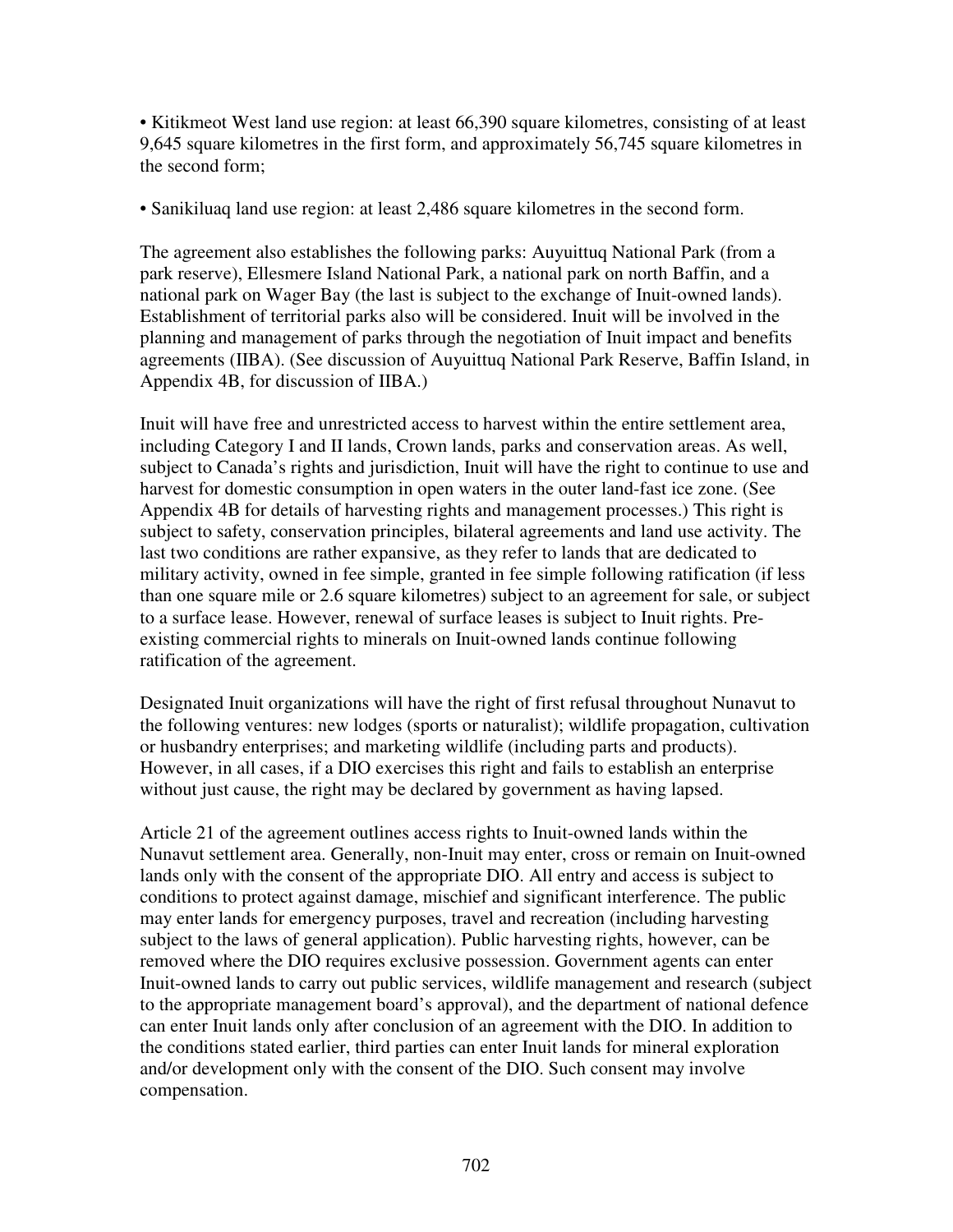Authorized agencies can expropriate Inuit-owned lands. However, there must first be an attempt to negotiate an agreement for the use or transfer of the land, and, failing that, public hearings must be held. Approval must be obtained from either the federal cabinet or territorial government, and compensation must be paid (as determined by the surface rights board created pursuant to the agreement).

4. Umbrella Final Agreement between Council for Yukon Indians, the Government of Canada and the Government of the Yukon

The 1993 umbrella agreement between the Council for Yukon Indians (now the Council for Yukon First Nations) and the federal and territorial governments sets out the substantive benefits and processes that are to form the basis for individually negotiated First Nation claims

agreements. <sup>2</sup> Four individual First Nation agreements were signed in 1994 with the Vuntut Gwich'in First Nation; the First Nation of Na-cho Ny'a'k Dun; the Teslin Tlingit Council; and the Champagne and Aishihik First Nations. Chapters 4, 5, 6 and 9 of the umbrella agreement contain the settlement lands provisions entailing quantum, how lands will be owned and managed by the communities, and the conditions for access to settlement lands.

Three different categories of lands are detailed — Category A, Category B and fee simple. Waters and water beds within the boundaries of a parcel form part of the settlement land. For Category A lands, Yukon First Nations will have rights equivalent to fee simple title to the surface of the land and full fee simple title to the subsurface. For Category B lands, First Nations will have rights equivalent to fee simple surface title only. Fee simple settlement lands will be the same as fee simple title as it is held by individuals. Note that the wording "equivalent to fee simple" for Category A and B

lands was used intentionally in an attempt to avoid extinguishing any Aboriginal rights the First Nations may have. (In the preamble to the agreement, the parties acknowledge explicitly that First Nations wish to retain Aboriginal rights and titles with respect to settlement lands.) However, title to Category A and B lands is subject to pre-existing rights (less than fee simple); interests for the use of land or resources, and any renewals or replacements; and any right of way or easement contained in individual First Nation agreements. In return, any rents received by government are payable to the First Nation. Further, the First Nations are free to divest, reacquire, or deregister Category A and B lands. In doing so, the ceding, release and surrender of any Aboriginal claims or title or interest in the land is not affected.

The total amount of land for the requirements of all Yukon First Nations shall not exceed 16,000 square miles (41, 439.81 square kilometres). That amount shall not contain more than 10,000 square miles (25,899.88 square kilometres) of Category A settlement land. Each First Nation agreement will set out whether existing reserves are to retain that status or to be selected as settlement land, thereby ceasing to be a reserve. As well, Yukon First Nations can convert land previously set aside into settlement land.<sup>3</sup> If the total amount of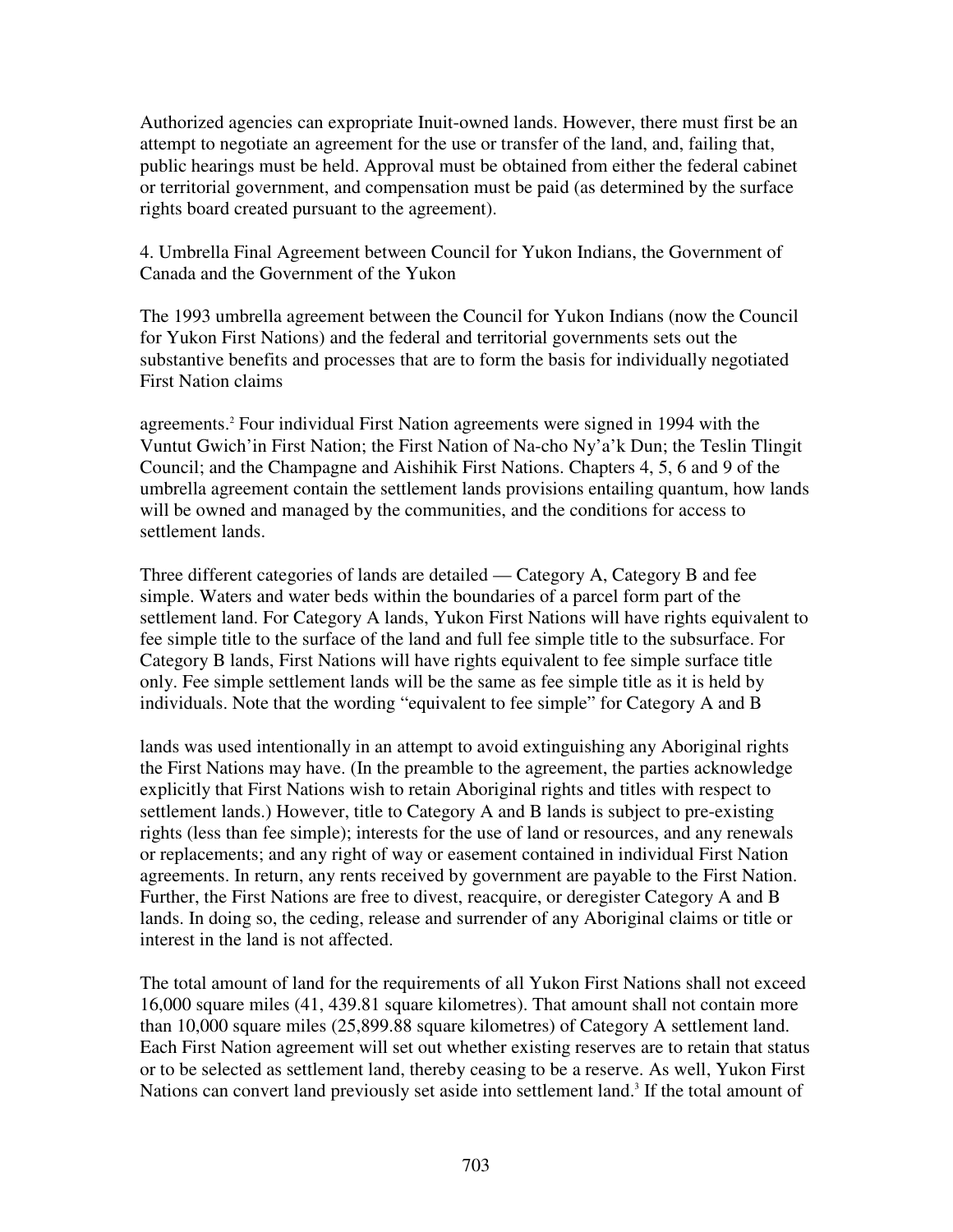reserves and land set aside retained as settlement land by all the Yukon First Nations is less than 60 square miles (approximately 163 square kilometres), they will be able to select an additional amount of settlement land up to 60 square miles in total (see Table 4A.1).

|                                      | Category A |                | Fee Simple and<br>Category B |                | Total  |                | Allocation<br>under $4.3.4$ |                |
|--------------------------------------|------------|----------------|------------------------------|----------------|--------|----------------|-----------------------------|----------------|
|                                      | 1          | $\overline{2}$ | 1                            | $\overline{2}$ | 1      | $\overline{c}$ | $\mathbf{1}$                | $\overline{c}$ |
| Carcross/Tagish First Nation         | 400        | 1,036          | 200                          | 518            | 600    | 1,554          | 2.9                         | 8              |
| Champagne and Aishihik First Nations | 475        | 1,230          | 450                          | 1,165,         | 925    | 2,396          | 12.17                       | 32             |
| Dawson First Nation                  | 600        | 1,554          | 400                          | 1,036          | 1,000  | 2,590          | 3.29                        | 9              |
| Kluane First Nation                  | 250        | 648            | 100                          | 259            | 350    | 907            | 2.63                        | $\tau$         |
| Kwalin Dun First Nation              | 250        | 648            | 150                          | 389            | 400    | 1,036          | 2.62                        | $\overline{7}$ |
| <b>Liard First Nation</b>            | 930        | 2,409,         | 900                          | 2,331          | 1,830  | 4,740          | 2.63                        | $\overline{7}$ |
| Little Salmon/Carmacks First Nations | 600.       | 1,555,         | 400                          | 1,036,         | 1,000, | 2,590          | 3.27                        | 8              |
| Nacho Nyak Dun First Nation          | 930        | 2,409          | 900                          | 2,331          | 1,830  | 4,740          | 3.58                        | 9              |
| Dené Council of Ross River           | 920        | 2,383          | 900                          | 2,331          | 1,820  | 4,714          | 2.75                        | $\overline{7}$ |
| <b>Selkirk First Nation</b>          | 930        | 2,409          | 900.                         | 2,331          | 1,830  | 4,740          | 2.62                        | $\overline{7}$ |
| Ta'an Kwach'an Council               | 150        | 389            | 150                          | 389            | 300    | 777            | 3.21                        | 8              |
| Tlingits de Teslin Council           | 475        | 1,230          | 450                          | 1,165          | 925    | 2,396          | 12.88                       | 33             |
| <b>Gwich'ins Vuntut First Nation</b> | 2,990      | 7,744          |                              |                | 2,990  | 7,744          | 2.74                        | 7              |
| <b>White River First Nation</b>      | 100        | 259            | 100                          | 259            | 200    | 518            | 2.72                        | $\overline{7}$ |
| <b>Total</b>                         |            | 10,000 25,900  | 6,000                        | 15,540         | 16,000 | 41,440         | 60                          | 155            |

## TABLE 4a.1 **Allocation of Settlement Land Amount**

Note:

1= square miles.

2= approximate square kilometers (converted from square miles and rounded).

Source: Department of Indian Affairs and Northern Development, Umbrella Final Agreement between the Government of Canada, the Council for Yukon Indians and the Government of the Yukon (1993), Chapter 9, Schedule a, P. 85.

Chapter 10 of the agreement provides for the establishment of an additional category of lands 'special management areas', which are for conservation purposes. Agreements outlining the rights and benefits of affected First Nations within such areas (that is, harvesting, participation in economic opportunities) are to be established.

First Nations will have the power to enact by-laws for use and occupancy, including setting rents or fees for third-party land use, land management, and establishing and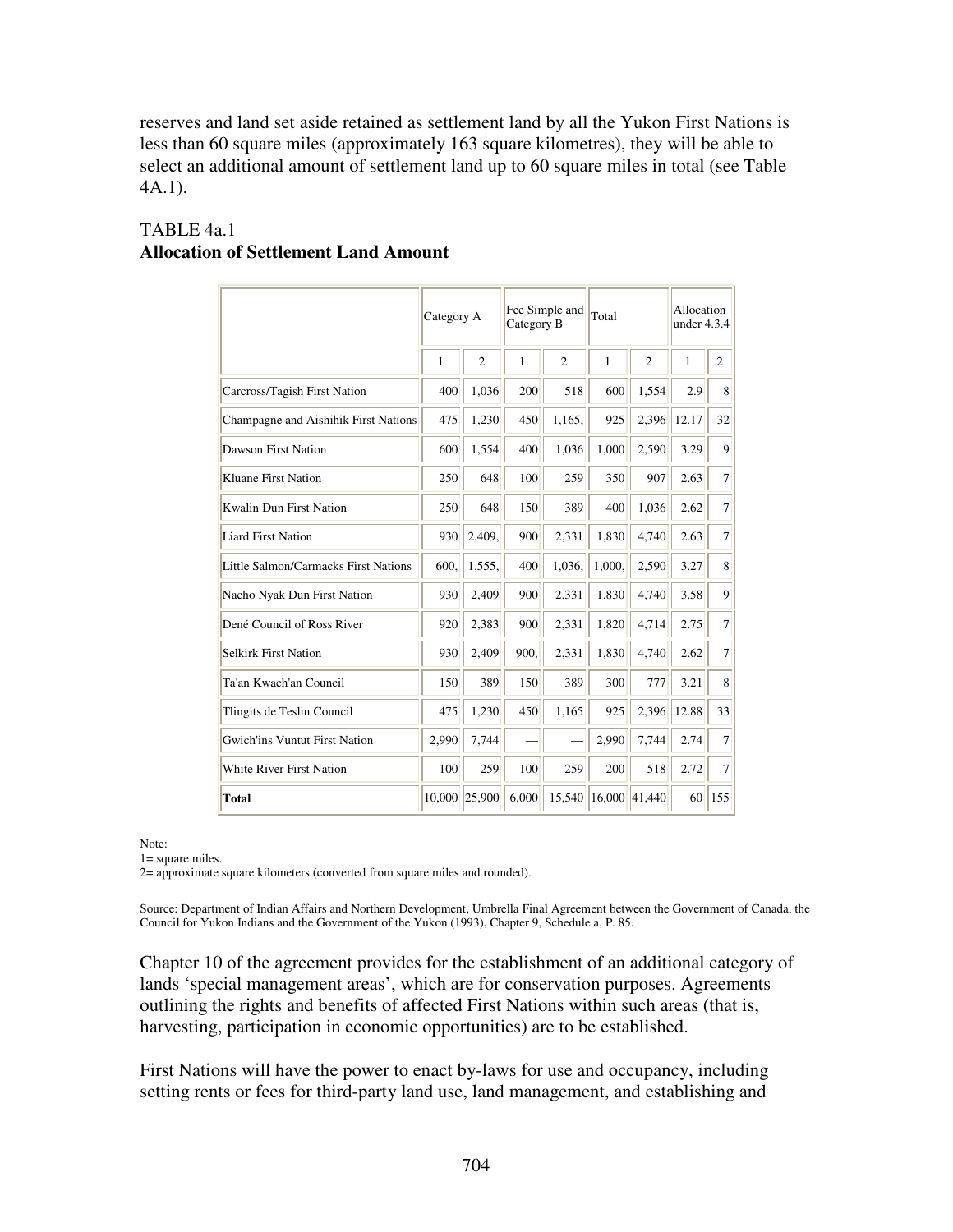keeping land records. Similarly, Yukon First Nations will have the authority to manage, administer, allocate and regulate the harvesting rights of Yukon Indians on settlement lands. (Refer to Yukon Umbrella Final Agreement, Appendix 4B, for details.)

In selecting lands, several restrictions apply. Privately owned land, or land that is subject to an agreement for sale or a lease, is not available, unless the owner consents. Likewise, leased land, land occupied or transferred to a federal, territorial or municipal government, is not available. Finally, land with public highways or rights of way or that forms a jurisdictional border is not available for selection.

Public right of access is subject to conditions to prevent damage, mischief and interference. Anyone has the right to enter settlement land in case of emergency. Anyone has the right to enter settlement land without the consent of the First Nation to reach adjacent non-settlement land for commercial or recreational purposes. Those holding licences can enter settlement land to exercise rights granted by such permits. Government agents can enter settlement land and use natural resources incidental to such access in order to deliver and manage programs and projects. Government will also retain fisheries management on Category B lands. Further, the department of national defence has the right of access to undeveloped settlement land for military manoeuvres with the consent of the First Nation or, failing that, an order from the surface rights board established pursuant to the agreement.

On Category A lands, the public will need permission to hunt, except on defined waterfront rights of way. Similarly, those seeking to conduct mineral exploration will need the permission of the First Nation to look for minerals and will be required to negotiate in order to develop any mines. On Category B lands, public access for noncommercial hunting will be permitted. Access to the subsurface for mining exploration and development will generally require the developer to negotiate an agreement outlining terms and conditions (with the First Nation or the surface rights board).

Although the parties recognize that settlement land is fundamental to the Yukon First Nations and therefore agree that expropriation should be avoided, authorized agencies can in fact expropriate settlement land. However, first there must be an attempt to negotiate an agreement for the use or transfer of the land, and failing that, public hearings must be held. Approval must be obtained from either the federal cabinet or territorial government, and compensation must be paid (as determined by the surface rights board).

5. The Sahtu Dene and Métis Comprehensive Land Claim Agreement and the Gwich'in Comprehensive Land Claim Agreement

In August 1993 Canada signed a comprehensive claims agreement with the Sahtu (Slavey, Hare and Mountain Dene) and the Métis of the Sahtu region of the Northwest Territories. A separate comprehensive claims agreement was signed with the Gwich'in Tribal Council on behalf of the Gwich'in (also known as the Loucheaux) of the Northwest Territories and the Yukon in April 1992. Although the Sahtu Dene and the Gwich'in are signatories of Treaty 11, and Métis people of the region received cash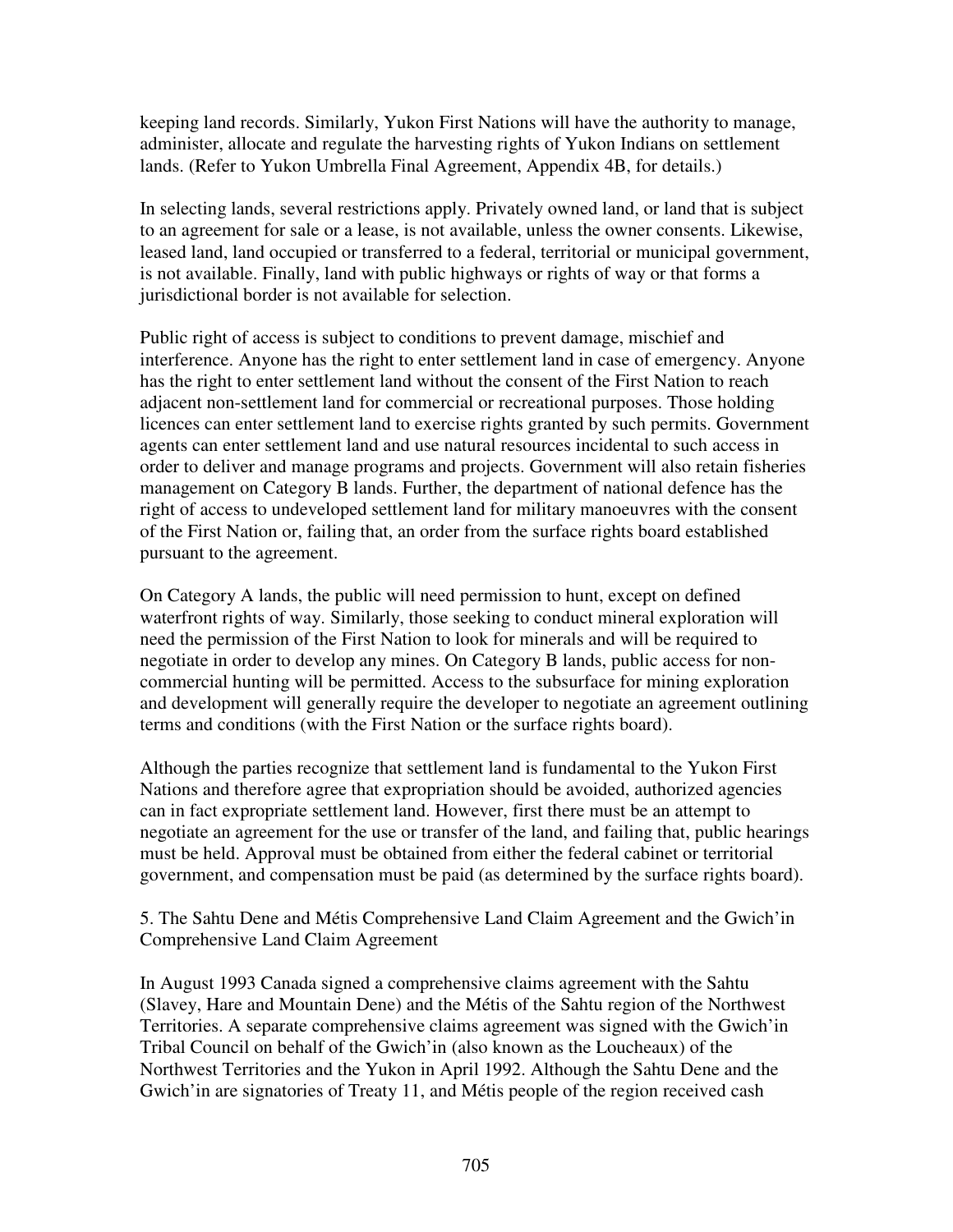grants in return for surrendering their claims, the federal government agreed to enter into comprehensive claims negotiations with these nations because of unresolved differences with respect to the interpretation of their Aboriginal and treaty rights. The land provisions (Chapter 19 of the Sahtu Dene and Métis agreement and Chapter 18 of the Gwich'in agreement) are presented together here, as they are essentially identical.

The Gwich'in are to receive 16,264 square kilometres of lands in fee simple, except for subsurface and surface mines and mineral deposits and the right to develop those deposits. The Gwich'in are to obtain fee simple title, including subsurface and surface rights, to an additional 4,299 square kilometres; another 1,755 square kilometres of lands in fee simple, including mines and minerals; and a final 93 square kilometre block with title only to the subsurface mines and minerals, subject to existing rights and interests (the last parcel is known as "the Aklavik Lands"). The Sahtu Dene and Métis people are to receive title collectively to 39,624 square kilometres of lands in fee simple, without subsurface and surface rights to mines and mineral deposits. An additional 1,813 square kilometres in fee simple land, including subsurface and surface rights to minerals and mines, is to be transferred.

Both Gwich'in and Sahtu title will include ownership of those portions of the beds of inland waters contained within land boundaries, but will exclude boundary waters. The total quantum includes a category referred to as 'municipal lands', which are to provide the communities with local government boundaries for residential, commercial, industrial and traditional purposes. These lands may be conveyed to any person and if done, cease to be settlement lands. Such lands may also be made available for public purposes, such as road corridors, in return for compensation. With the exception of municipal lands, which are subject to real property taxation, no other settlement lands are subject to federal, territorial or municipal taxation.

The selection processes contained in the agreements outline the various criteria guiding the actual selection of lands. Noteworthy among them are the following: unless otherwise agreed, land subject to a fee simple interest, an agreement for sale, or a lease may not be selected; land that is administered or reserved by government (federal, territorial or municipal) may not be selected; and a sufficient amount of reasonably accessible Crown land is to be left for public purposes, including recreation and wildlife harvesting. As well, settlement lands may be expropriated by government for compensation (that is, sufficient alternative lands to restore total quantum).

Lands are to be owned collectively, and title cannot be conveyed to anyone except the Crown or a designated Aboriginal organization. In turn, the designated organization(s) will manage and control land use, and may charge rents or fees for use and occupancy. However, the Aboriginal organizations are expected to provide (and be compensated for) supplies of construction materials (sand, gravel, clay and others) and permit access to them if no alternative source is available.

The harvesting rights of the claims beneficiaries are similar to those outlined in other comprehensive claims agreements in which the Aboriginal parties possess exclusive and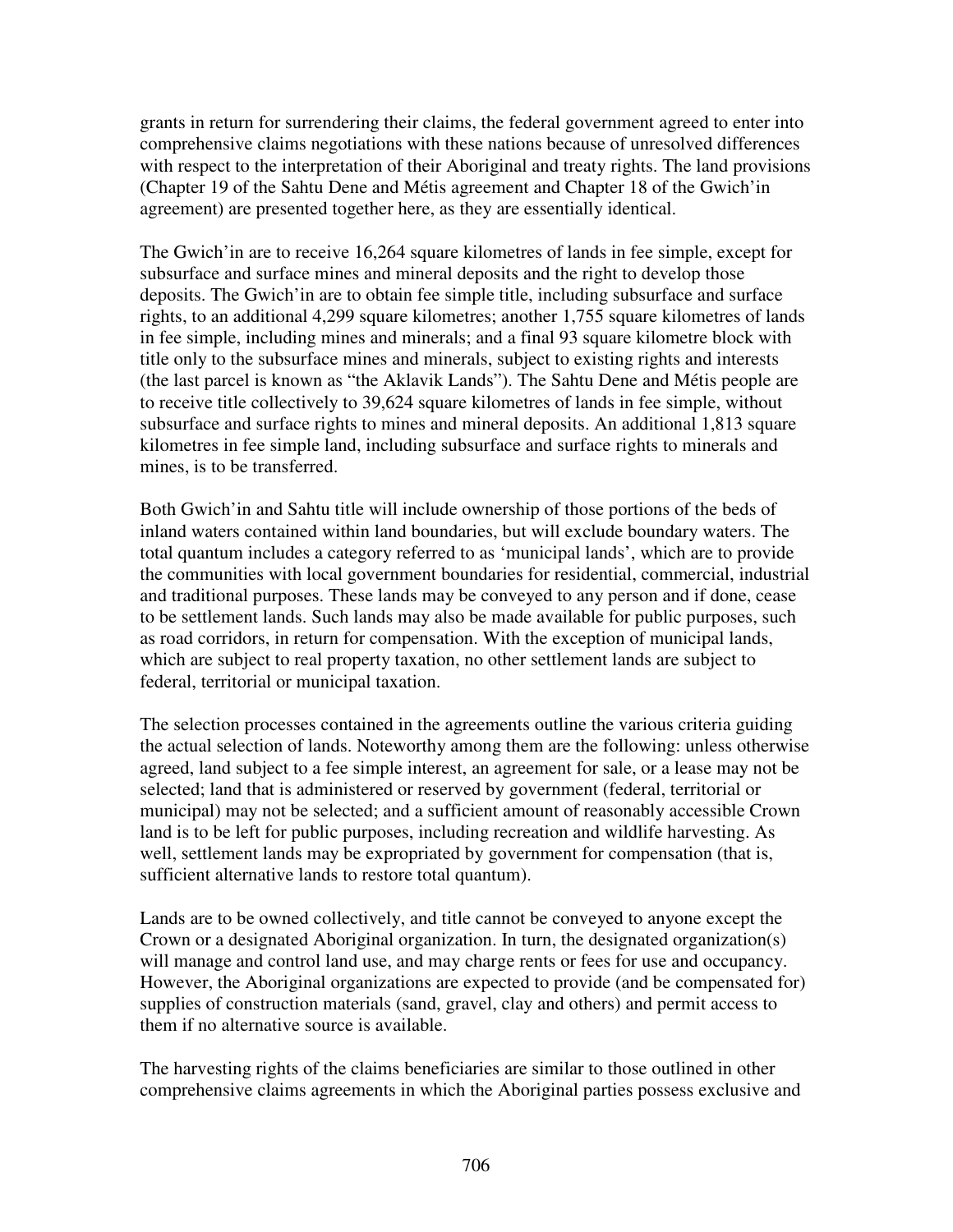preferential harvesting rights on settlement lands as well as in protected areas and parks. Various bodies are established to oversee the management and regulation of wildlife, fisheries, land use and environmental screening of proposed development projects. Each body includes representation from the Aboriginal party, but the relevant minister retains ultimate decision-making authority.

Generally, only beneficiaries of the agreements are allowed access to settlement land. There are numerous exceptions. Access by any non-Aboriginal person is subject to conditions to prevent damage, mischief, alteration and interference. Further, permanent or seasonal camps are not allowed. Any person may enter land, and waters lying over such lands, in case of emergency. Members of the public have the right to use inland waters for travel or for recreation, but may harvest wildlife only for recreation (fish and migratory birds) in certain waters specified in schedules to the agreements. Government agencies or departments have the right to enter, cross and stay on settlement land to deliver programs and services or establish navigational aids. Further, if government, including the department of national defence, requires continuous use or occupancy of settlement land, it must negotiate an agreement with the Aboriginal parties.

As alluded to in the land provisions, parties with existing rights to use or operate on settlement land for commercial purposes shall continue to enjoy such rights, including associated benefits. Further, such rights are eligible for renewal, replacement and/or transfer. Commercial travel on waters and waterfront lands is allowed in the course of conducting commercial activity, although the most direct route must be taken with minimal use, and the Aboriginal party must be given prior notification. As well, access across lands and waters is allowed in order to reach adjacent lands for commercial purposes. Commercial fishing operations have the right of access to waterfront lands and waters.

Individuals and governments possessing mineral rights on settlement land are granted access for exploring, developing, producing or transporting minerals, provided that they have the agreement of the appropriate Aboriginal party or the surface rights boards created after each agreement. Further, those with mineral prospecting rights do not require a land use permit to exercise such rights, and are granted access to settlement land provided that notice is given to the appropriate Aboriginal party. Any party wishing to undertake oil and gas or mineral exploration on settlement land must first consult with the relevant Aboriginal party via the appropriate government agency. Consultations are to include such matters as the impact on the environment and wildlife, Aboriginal employment, and business opportunities and training. In turn, proposed developments may be subject to review by claims-based bodies that make recommendations, including conditions for mitigation, to the appropriate minister.

The Gwich'in agreement also contains the Yukon Transboundary Agreement between the Crown and the Gwich'in Tribal Council (Appendix C to the agreement). This agreement has to do with the rights of the Tetlit Gwich'in in the Fort McPherson group trapping area as well as in an adjacent area, which both fall under the auspices of the Yukon Umbrella Final Agreement. Specifically, the Tetlit Gwich'in and the Vuntut Gwich'in First Nation,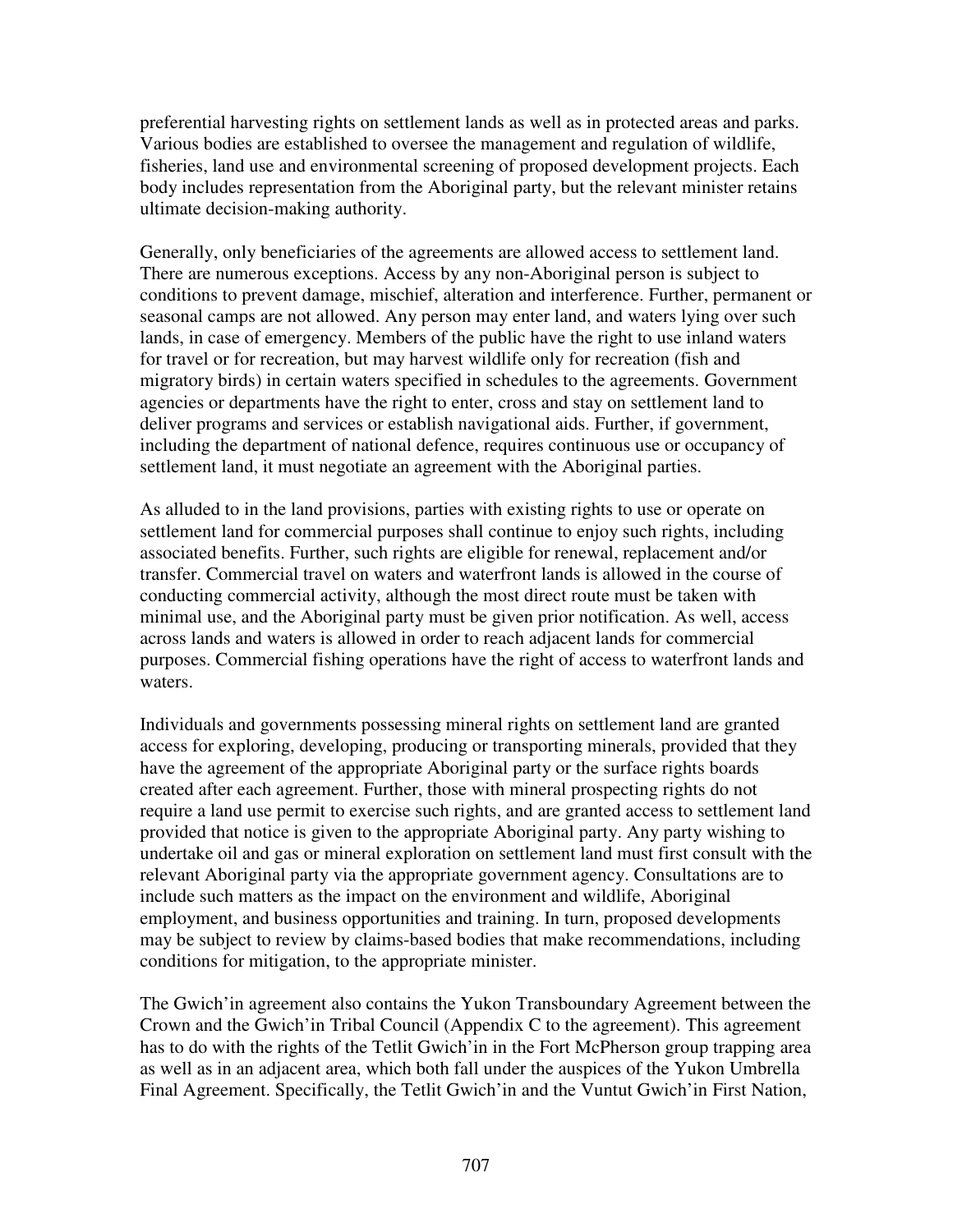the Dawson First Nation and the First Nation of Na-cho Ny'a'k Dun entered into an agreement in 1990 dealing with the interests of the Tetlit Gwich'in in an area included in the umbrella agreement. Essentially, the companion agreement sets out the provisions relating to those lands in the Yukon to which the Tetlit Gwich'in will receive title. It deals with the representation of both Aboriginal parties on the relevant interjurisdictional land and resource management bodies, and Tetlit Gwich'in harvesting rights in areas of overlapping traditional use. The rights and benefits set out in the companion agreement are the same as those outlined earlier.

#### 6. Quebec's Offer to the Atikamekw and Montagnais Nations

In 1980 Quebec agreed to participate with Canada in negotiations with the Atikamekw Nation and the Montagnais Nation (represented by the Conseil Attikamek-Montagnais, or CAM) toward the settlement of their comprehensive claim, which covers much of northeastern Quebec and the southern half of Labrador. The government of Newfoundland did not participate in the negotiations since it considers the nations represented by CAM to be non-resident. In 1988, an agreement in principle was reached which, among other things, established interim measures for most of the claimed territory within Quebec. In December 1994 Quebec tabled an offer in an attempt to accelerate discussions so as to conclude the agreement by the end of 1995. The proposal, which does not constitute a final offer on the province's part, is an amalgamation of the acceptable positions of the three parties and is only for their consideration. 4

Title II of the offer sets out the territorial provisions proposed by the Quebec government. Three basic types of land are contemplated: 'domains',<sup>5</sup> 'shared management areas' and 'traditional activity areas', and public lands. Domains would be lands that make up existing reserves, plus new land transferred to the communities from the province. The individual Atikamekw and Montagnais communities <sup>6</sup> would own this land, the mineral rights and all other real property rights, but not the beds and shorelines of waterways, including hydro reservoirs. Once transferred, these lands would cease to be reserves, but Aboriginal right to these lands would be protected under the *Constitution Act, 1982*. The total proposed amount, which is to satisfy the requirements of all 12 member communities, is 4,000 square kilometres. Domains are intended for the sole benefit of individual Atikamekw and Montagnais communities and would form the territory over which individual community governments (autonomous governments) govern. Jurisdiction would include matters relating to land-use planning, granting interests and rights in land and natural resources, and managing forestry, wildlife and mineral resources.

Traditional activity areas amounting to 40,000 square kilometres, which are also to be designated as shared management areas, are to be established for the Atikamekw and the Montagnais. Quebec would retain ownership of these areas and rights to use and occupancy. However, the Montagnais and Atikamekw would enjoy exclusive rights to subsistence trapping, hunting, fishing and food gathering (harvesting). To harmonize mutual rights, the province proposed that each party draw up a code governing their respective activities, which would be consolidated and administered by a co-management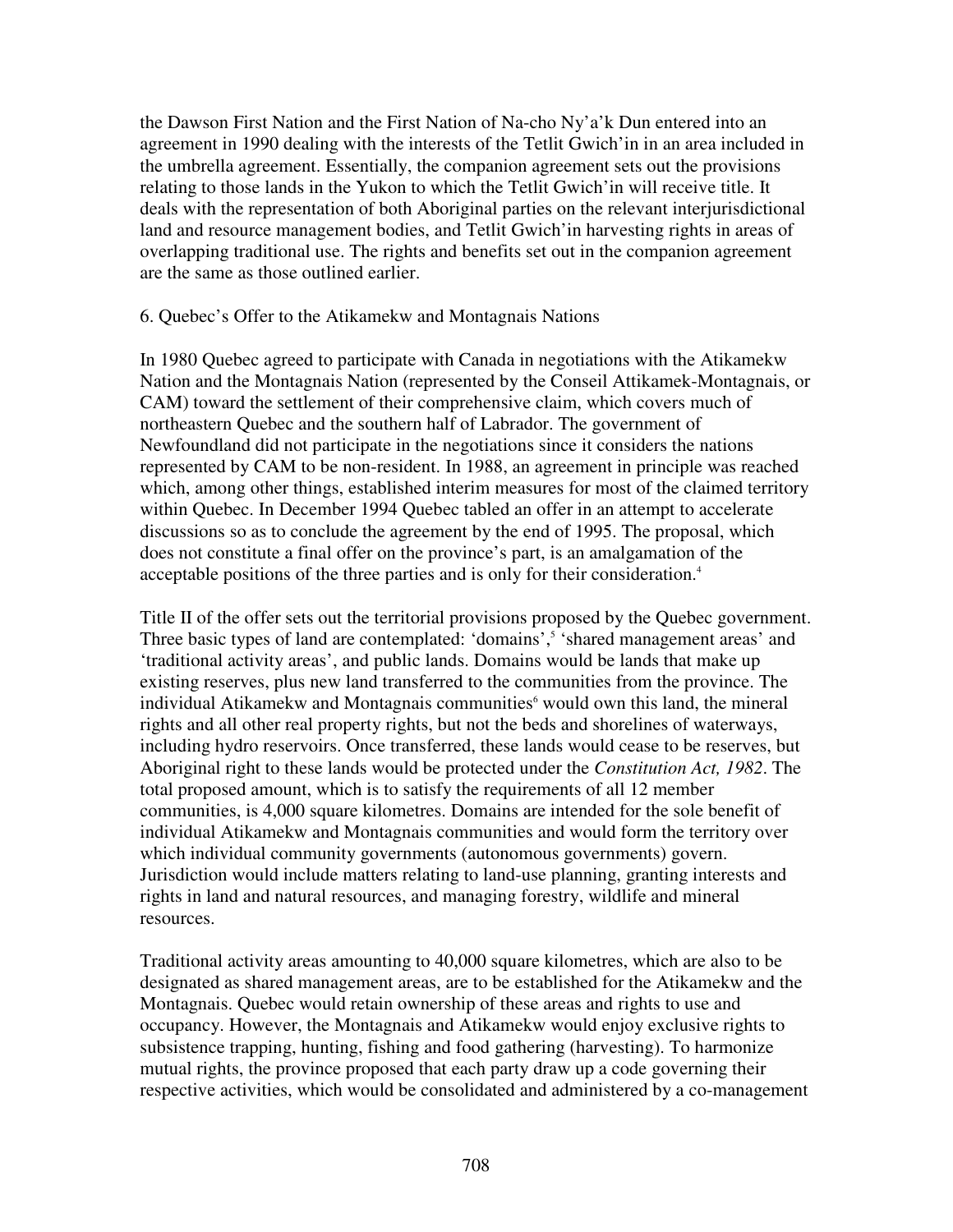committee. Such a committee would include equal representation from regional public authorities. Although these areas would be subject to provincial statutes, Quebec proposed a number of economic development initiatives. These include Aboriginal rights of first refusal for the establishment of outfitting operations, and a share of provincial land and resource revenues.

Protected sites may be established under the sole or joint management of the relevant autonomous government. Ten thousand square kilometres of public land would be designated as conservation sites on which there would be no resource development except recreation, tourism and wildlife activities, and which would be subject to joint management (between Quebec and the Montagnais only). The offer includes Canada's proposal to convert the Mingan Archipelago National Park Reserve into a national park with socio-economic development and joint management initiatives specifically with the Montagnais.

Finally, Quebec proposes that families engaging in harvesting activities on specific trapping sites outside the traditional activity area would retain exclusive rights in subsistence harvesting. As part of economic development, the province also proposes to open access to 186,000 cubic metres of timber in forest already covered by timber supply and forest management agreements, with support to establish Aboriginal forestry operations.

Aboriginal and non-Aboriginal harvesting and related activities on all other lands would be subject to laws of general application. As for other Aboriginal nations in the territory (James Bay Crees), the offer stipulates that, following the 1988 framework agreement, Canada will settle overlapping territorial concerns.

Although the offer states that provisions regarding access to lands by the public and third parties will be made in the final agreements, Quebec proposes that certain pre-existing rights (such as mineral rights) in the Aboriginal lands selected should remain in force until expiry. In return, as part of the proposed transitional process, the province offers not to transfer or attribute permanent rights on the lands except those for the resources that Quebec continues to own. In addition, Quebec would provide support to involve the Montagnais and Atikamekw in the development, maintenance, operation and management of hydro development operations producing less than 25 megawatts of energy. Finally, municipalities affected by the proposal would receive compensation.

Schedule C of the offer outlines terms and conditions governing the expropriation of Atikamekw and Montagnais domains. A provincially authorized authority may expropriate these lands for public purposes in accordance with provincial statutes. However, the authority must negotiate with the affected community to provide compensation (new lands or money). In the absence of such agreement, public hearings must be undertaken and lands would be expropriated only with the approval of cabinet.